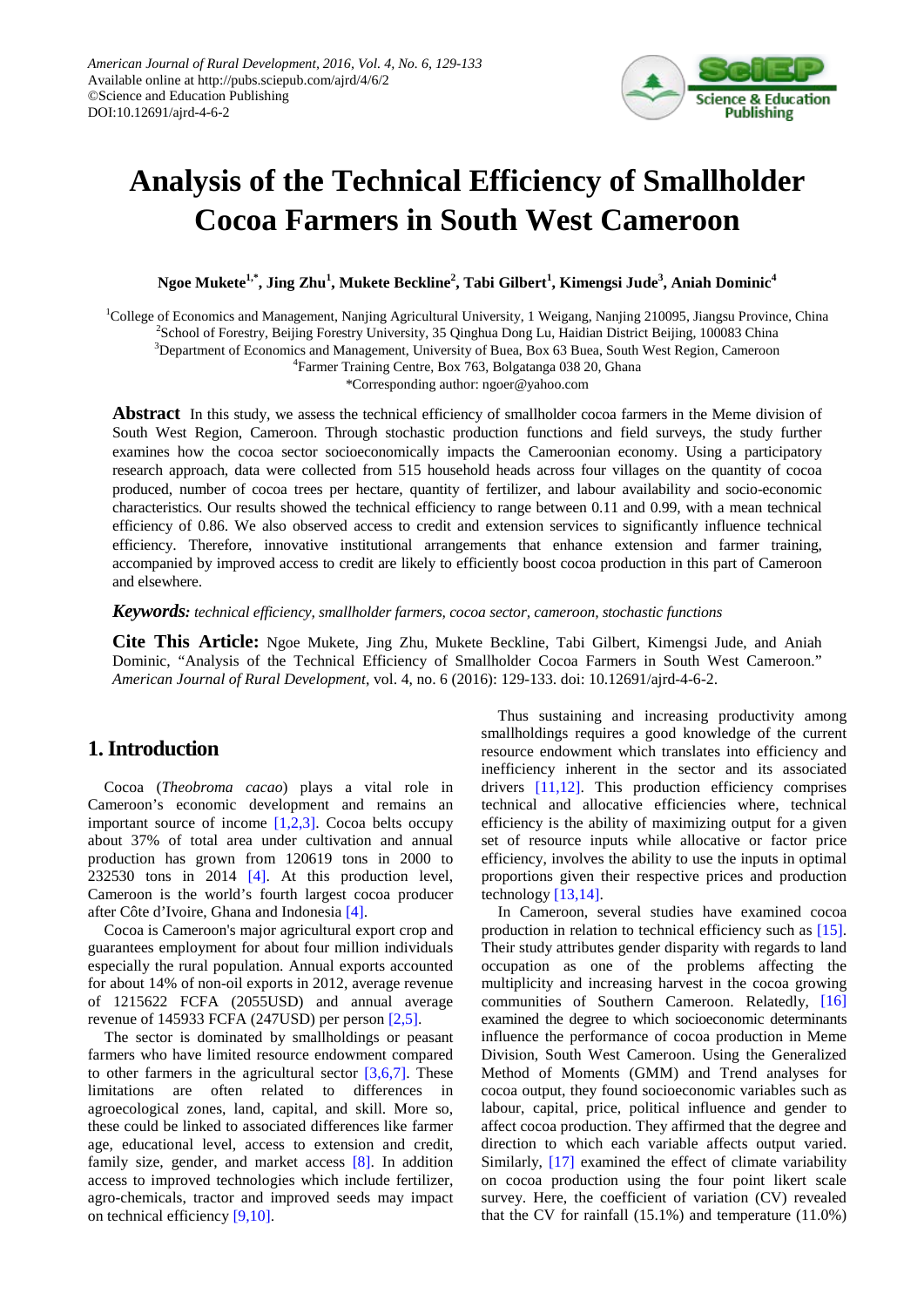all exceeded the variability threshold of 10% indicating that they exhibited significant variability.

Our study seeks to add to the existing knowledge on the technical efficiency levels of cocoa farmers in Cameroon with particular emphasis on Meme Division. To do so, we use a combination of stochastic production functions and field surveys to assess the relationship between technical efficiency and cocoa production activities. These will create the possibility of building a broad knowledge on the technical efficiency levels of the smallholder cocoa farmers and socioeconomic aspects of the study area. It could further provide a basis for the sustainable production of cocoa elsewhere in Cameroon.

## **2. Methodology**

#### **2.1. Study Area**

This study was carried out in Mbonge Municipality (4° 32' 11" N; 9° 6' 40" E) located in the Meme Division of South West Cameroon. The Mbonge Rural Council was carved out of the former Bile Council Area in the old Kumba Division by Presidential decree No.  $77/203$  of  $29<sup>th</sup>$ June 1977. The council changed its appellation to Mbonge Council following Presidential decree No. 2004/018 of 22<sup>nd</sup> July 2004 which transformed Rural and Urban councils throughout Cameroon to mere councils [\[18\].](#page-4-11)

The council is made up of 86 villages covering a total surface area of about  $3000 \text{km}^2$  with an estimated population of over 230000 inhabitants. It is bounded to the North by Kumba 1 council, to the South by Bamusso council, to the West by Ekondo Titi council, and to the East by Muyuka and Idenau councils. The main indigenous and migrant ethnic groups include Mbonge, Bakundu, Balue, Ngolo, Bamilike, Batibo, Kom and the Efiks and Ibos from neighbouring Nigeria [\[18\].](#page-4-11)

Agriculture is the main economic activity where farmers are engaged in food crops (cassava, yams, plantains, and vegetables) and cash crop (cocoa, oil palm, coconut and rubber) cultivation. The climate is hot and humid with two distinct seasons, the dry and wet season. The dry season runs from November to April while the wet season runs from May to October. The soils are lateritic, sandy, clayey and volcanic which are very rich in humus thus favourable for plant growth.

#### **2.2. Socioeconomic Data Collection**

Using a participatory research approach, data were collected from 515 household heads across four villages located within the Mbonge Council area (Big Nganjo, Mabonji, Metoko Bekondo and Nganjo Titi). These data were based on the quantity of cocoa produced, number of cocoa trees per hectare, quantity of agrochemical application, quantity of fertilizer, and labour availability and some important socioeconomic variables about the household heads. The villages have distinct areas with abundant land resources and where, inhabitants are mostly involved in agricultural activities and also to minimize fieldwork travel time.

Therefore, the selected villages are typical of other villages within the same council area. In addition, the household was the basic unit for research within each of the villages with no predefined sampling units. This was a door to door survey as such; no criteria were set for selection of households to be assessed in each village.

All procedures performed in this study involving human participants were approved by the Ethics Committee of the School of Economics and Management Forestry, Nanjing Agricultural University, China and which bases its foundations on the 1964 Helsinki declaration.

#### **2.3. Data Analysis**

We used descriptive statistics to estimate the mean, standard deviation and variances of the socioeconomic and production characteristics of respondents. In addition, the stochastic production function was used to evaluate the level of farmer technical efficiency. Here, we assumed the production technology of the cocoa farmers to be specified by the Cobb-Douglas frontier production function according to [\[9,19\].](#page-4-5) The specified cocoa production function is written in the form;

In Yi = 
$$
\beta o + \beta 1 \ln X 1i + \beta 2 \ln X 2i
$$
  
+  $\beta 3 \ln X 3i \beta 4 \ln X 4i + Vi -Ui.$  (1)

Where;

In=natural logarithm

 $Y_i$  = output of farmer in kilograms per hectare

 $X1 =$  seeds (number of cocoa trees per hectare)

 $X2$  = quantity of fertilizer (kg)

 $X3$  = quantity of agro-chemical (kg)

 $X4 =$ labour (man days)

 $Bo = Y - intercept$ 

Β1 to β4 are parameters to be estimated.

Vi and Ui are composite error term**s**

The production frontier can be specified as according to (9)

$$
Y_i = f(x_i, \beta) \exp(v_i) \exp(-u)
$$
 (2)

Where  $y_i$  is the output of the i-th farm,  $x_i$  is vector of inputs,  $\beta$  is vector of parameters to be estimated,  $v_i$  is assumed to account for random effects on production that is not within the control of the producer and ui is a nonnegative error term measuring the technical inefficiency effects that fall within the control of the decision unit.

 $V_i \sim N(0, a_v^2)$  and  $U_i \sim N^+(0, a_u^2)$  are the random error and the inefficiency term.

The technical efficiency of the i-th farm  $(TE_i)$  is given by according to (9).

$$
TE_{i} = \frac{y_{i} / y_{i}^{*} = E(y_{i} / x_{i}, u_{i})}{E(y_{i}) / x_{i}, u_{i} = 0} = \frac{f(x_{i}, \beta) \exp(v - u)}{f(x_{i}, \beta) \exp(v)} = \exp(-u_{i}).
$$
 (3)

In further analysis, influence of some socioeconomic factors on technical efficiency was obtained by introducing socioeconomic variables into the frontier model according to [\[20\].](#page-4-12) The technical efficiency model is written as;

$$
Ui = qo + q1Z1i + q2Z2i + q3Z3i + q4Z4i + q5Z5i + q6Z6i + q7Z7i + q8Z8
$$
 (4)  
+ q9Z9i + 10qZ10i + q11Z11i

Where;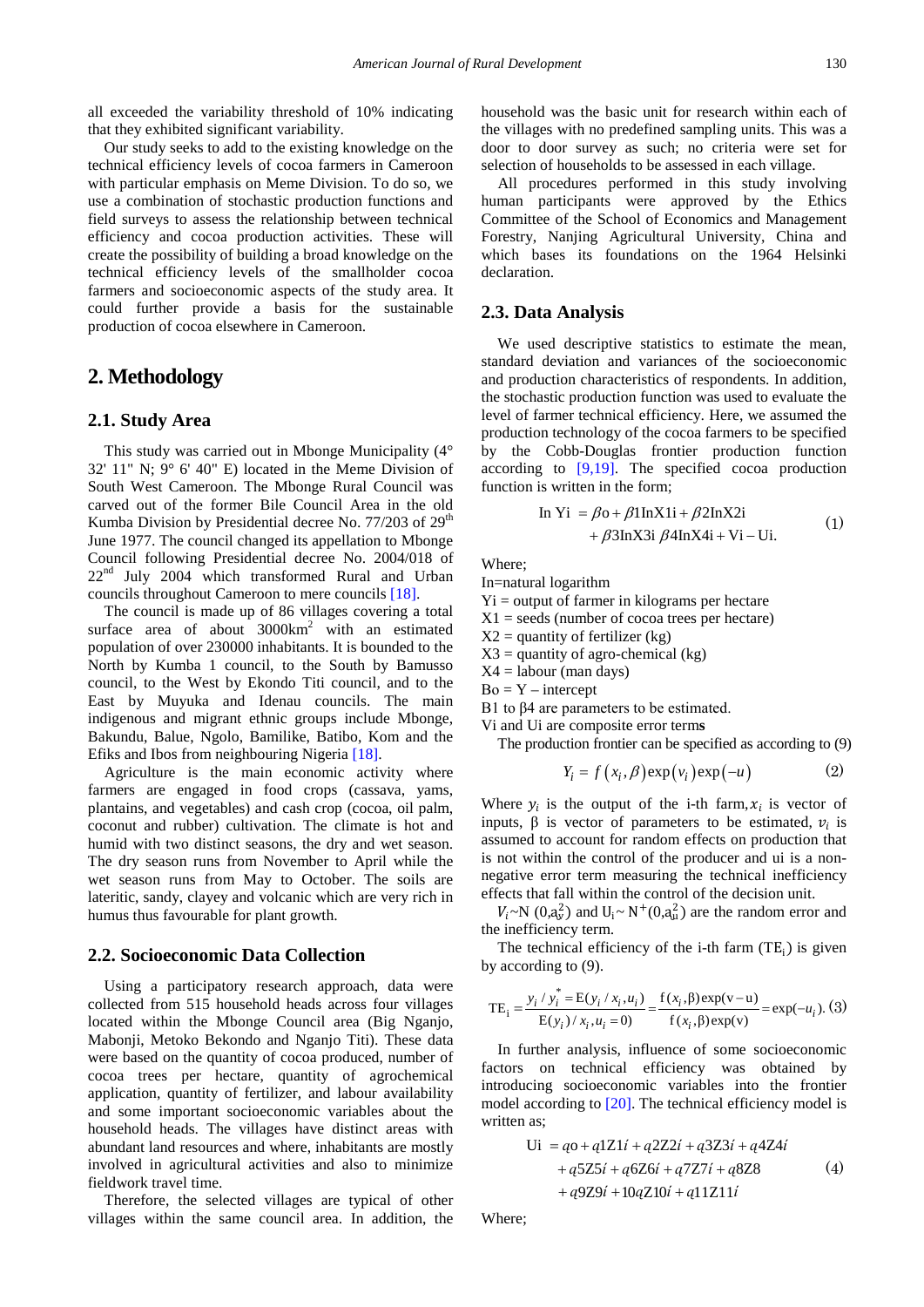$U$ *i* = Technical efficiency;  $Z1$  = Gender (sex);  $Z2$  = Household size (numbers),

 $Z3$  = Age of farmer (in years);  $Z4$  = Education (years of schooling); Z5=Farm size,

 $Z6$  = Access to credit;  $Z7$  = Farming experience (years);  $Z8 = \text{Age of cocoa farmland (in years)}$ ,

Z9=Farmer's cooperative society (groups, associations); Z10 =Access to extension services,

Z11 =Number of extension visits (extension services contacts), Z12 =Production contracts

 $q_0 = y$  – intercept and all to all are coefficients that were estimated.

## **3. Results**

#### **3.1. Descriptive Statistics of Variables**

[Table 1](#page-2-0) illustrates descriptive statistics of socioeconomic variables and where average age of farmers was 40.26 years for an average household size of 6.15 members. Meanwhile farmers had on average 7.56years of formal education and 13.45 years' experience in cocoa farming.

Also over 4% belonged to farmer's cooperative societies (associations/groups) and 34% had access to micro credit schemes for production. Further analysis found 48% of the farmers to have signed production contracts while only 10% had access to extension services (se[e Table 1\)](#page-2-0).

The mean farm size was 3.66 hectares and where each farm contained about 1055.96 cocoa trees per hectare on average. Similar results were obtained by [\[21,22\]](#page-4-13) for the savannah and southern regions of Cameroon respectively.

### **3.2. Estimating Maximum Likelihood Using Stochastic Production Frontier Function**

[Table 2](#page-2-1) depicts the Maximum Likelihood values as obtained from stochastic frontier production functions. Our results show cocoa production to be determined by agro-chemical quantities and labour and which are both is statistically significant at the level of significance of 10%. Additional analysis showed that though fertilizer use is statistically significant, it had a positive influence on cocoa output. This study also found a negative relationship between the level of output and the seeds (number of cocoa trees per hectare).

|  |  | Table 1. Descriptive statistics of socioeconomic and efficiency variables |  |  |
|--|--|---------------------------------------------------------------------------|--|--|
|  |  |                                                                           |  |  |

<span id="page-2-0"></span>

| Lable 1. Descriptive statistics of socioeconomic and efficiency variables |         |                           |                |                |  |  |
|---------------------------------------------------------------------------|---------|---------------------------|----------------|----------------|--|--|
| <b>Variables</b>                                                          | Mean    | <b>Standard deviation</b> | <b>Minimum</b> | <b>Maximum</b> |  |  |
| Output $(kg)$                                                             | 1489.20 | 1654.36                   | 45             | 10000          |  |  |
| Fertilizer (kg)                                                           | 4.33    | 16.58                     | 0.25           | 200            |  |  |
| Agro-chemicals (litres)                                                   | 3.75    | 3.67                      | 0.86           | 42.24          |  |  |
| Labour (man days                                                          | 4.94    | 4.54                      | 0.20           | 35             |  |  |
| Cocoa trees (number of trees)                                             | 1055.96 | 36.13                     | 938            | 1113           |  |  |
| Farm size (hectares)                                                      | 3.66    | 2.51                      |                | 16             |  |  |
| Gender (dummy)                                                            | 0.90    | 0.30                      | $\mathbf{0}$   |                |  |  |
| Household size (dummy)                                                    | 6.15    | 3.77                      | $\overline{c}$ | 19             |  |  |
| Age of farmer (years)                                                     | 40.26   | 10.90                     | 20             | 68             |  |  |
| Education (dummy)                                                         | 7.56    | 3.86                      | $\mathbf{0}$   | 14             |  |  |
| Credit (dummy)                                                            | 0.34    | 0.47                      | $\mathbf{0}$   |                |  |  |
| Years of farming (units)                                                  | 13.45   | 8.67                      |                | 48             |  |  |
| Age of cocoa trees (years)                                                | 22.96   | 9.96                      | 6              | 53             |  |  |
| Farmer's cooperative society (dummy)                                      | 0.04    | 0.20                      | $\mathbf{0}$   |                |  |  |
| Access to extension services (dummy)                                      | 0.10    | 0.31                      | $\mathbf{0}$   |                |  |  |
| Number of extension visits (units)                                        | 0.22    | 0.75                      | $\mathbf{0}$   | 5              |  |  |
| Production contracts (dummy)                                              | 0.48    | 0.50                      | $\Omega$       |                |  |  |
|                                                                           |         |                           |                |                |  |  |

**Table 2. Maximum likelihood estimates of the stochastic production function for cocoa production**

<span id="page-2-1"></span>

| <b>Variable</b>         | <b>Parameters</b> | <b>Coefficients</b> | t-statistics |
|-------------------------|-------------------|---------------------|--------------|
| Constant                | $\beta 0$         | $10.560*$           | 1.870        |
| Ln (Fertilizer)         | $\beta$ 1         | 0.008               | 0.253        |
| Ln (Agro-chemical)      | $\beta$ 2         | $0.321***$          | 10.756       |
| Ln (Labour)             | $\beta$ 3         | $0.120***$          | 3.187        |
| Ln (Seed)               | ß4                | $-0.719$            | 0.888        |
| Variance parameters     |                   |                     |              |
| Sigma U                 |                   | $-2.172***$         | $-5.462$     |
| Sigma V                 |                   | $-1.402***$         | $-21.111$    |
| Log likelihood function |                   | $-404.72$           |              |

**Table 3. Values of technical efficiency as derived from the inefficiency model.**

<span id="page-2-2"></span>

| Variable                           | Coefficient | t-statistics |
|------------------------------------|-------------|--------------|
| Gender                             | 0.168       | 0.373        |
| Household size                     | $-0.000$    | $-0.010$     |
| Age of farmer                      | 0.013       | 1.174        |
| Education                          | $-0.002$    | $-0.089$     |
| Farm size                          | $0.578***$  | $-3.933$     |
| Access to credit                   | $0.452***$  | 2.608        |
| Years of farming                   | 0.035       | $-1.149$     |
| Age of cocoa farms                 | 0.016       | $-0.994$     |
| Farmer's cooperative society       | $-0.849$    | $-1.378$     |
| Access to extension services       | 3.917***    | 8.520        |
| Number of extension service visits | $-3.183$    | 0.000        |
| Production contracts               | $-0.499**$  | $-2.370$     |
| Constant                           | $-21.549$   | $-0.891$     |

Notes: \*  $p < 0.1$ ; \*\*  $p < 0.05$ ; \*\*\*  $p < 0.01$ .

\*\*\*, \*\* and \* represents 1%, 5% and 10% significance levels respectively.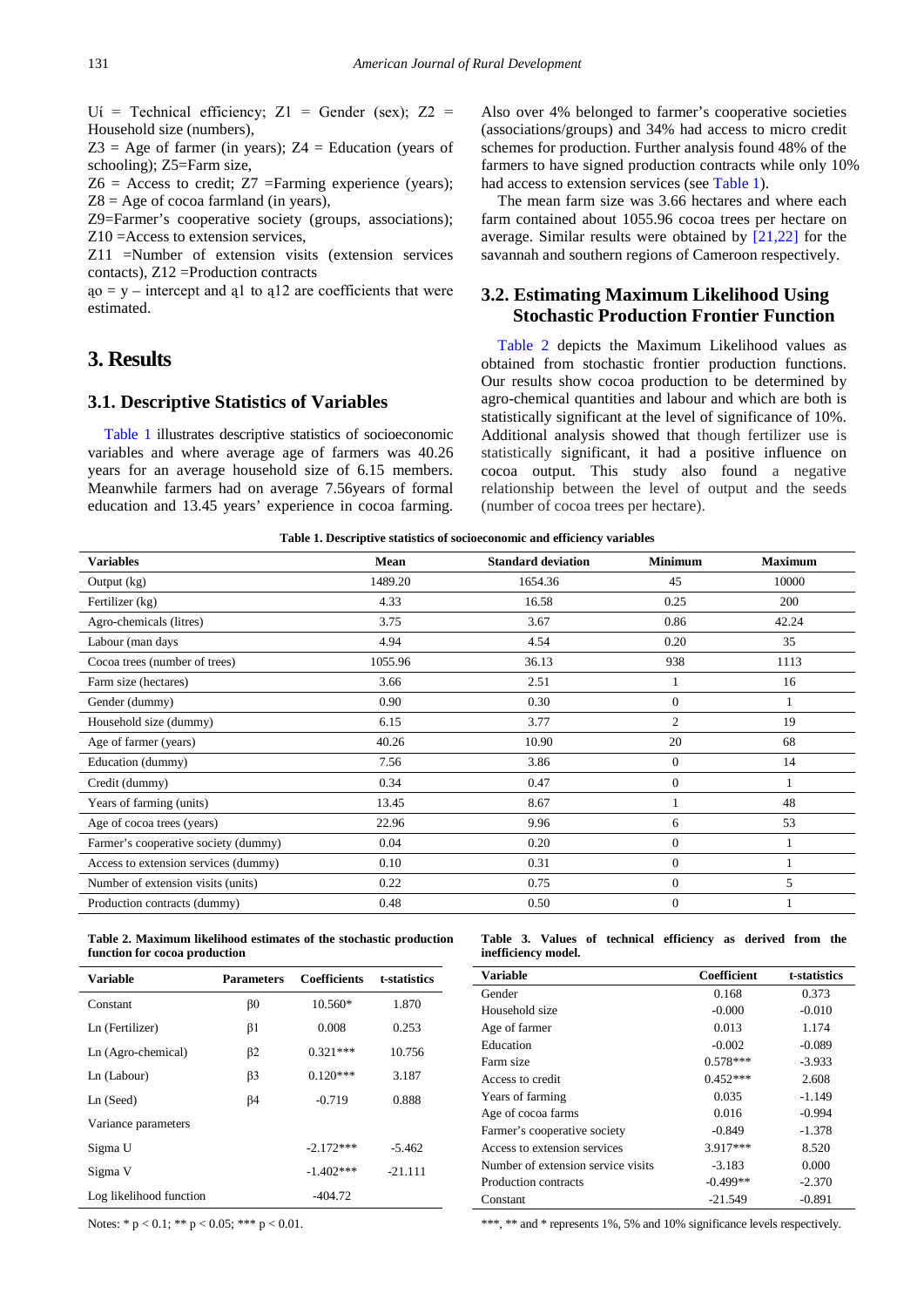**Table 4. Distribution of technical efficiency of cocoa farmers across the study area**

<span id="page-3-0"></span>

| <b>Efficiency class</b> | No. of farmers | Percentage |  |
|-------------------------|----------------|------------|--|
| < 0.20                  | $\overline{c}$ | 0.39       |  |
| $0.21 - 0.40$           | 10             | 1.94       |  |
| $0.41 - 0.60$           | 22             | 4.27       |  |
| $0.61 - 0.80$           | 76             | 14.76      |  |
| $0.81 - 1.00$           | 405            | 78.64      |  |
| Total                   | 515            | 100.00     |  |
| Mean                    | 0.86           |            |  |
| Standard deviation      | 0.15           |            |  |
| Minimum                 | 0.11           |            |  |
| Maximum                 | 0.99           |            |  |

## **3.3. Estimating the Determinants of Technical Efficiency**

[Table 3](#page-2-2) illustrates values of technical efficiency as derived from the inefficiency model. Our results show the coefficient of gender to have a positive sign. Meanwhile, household size coefficient is negative and not significant whereas the age of farmer coefficient is positive. Our results also show the education coefficient (years of school) to be negative whereas access to credit coefficient is positive and 10% significant. Similarly, years of farming (farmer's experience) and age of cocoa trees have negative coefficients. Studying smallholder farmers in the slash and burn agriculture zone of Cameroon [\[23\]](#page-4-14) obtained similar results. Farmer's cooperative society (association, groups) and extension service visits (contacts) have negative influences on technical inefficiency.

#### **3.4. Estimating Technical Efficiency Distribution**

[Table 4](#page-3-0) shows the efficiency levels of the sampled farmers and which indicates a technical efficiency range from 0.11 to 0.99. Additional analysis illustrates that the mean technical efficiency of the cocoa farmers in the study area is 86%. Therefore, on the average, cocoa farmers in the study area are 14% below the best practice frontier output given the existing technology and available input in the locality. The efficiency distribution also shows 93.4% of farmers to have efficiency scores between 0.61 and 1.00 while 6.6%, were less than 60% efficient in their production process.

#### **4. Discussion**

This study observed a positive relationship between the level of cocoa output, quantities of agro-chemical and labour used. This may be related to the fact that production levels largely depend on the quantities of these various farm inputs. However, this can only be up to a level that is considered optimal after which farmers will be operating at sub optimal levels. Additionally, there was a positive relationship between output and fertilizer application because increase in fertilizer application, is known to increase cocoa output. Relatedly, the negative relationship between the level of output and seeds (number of cocoa trees) may be as a result of delays in weeding, pruning, and lack of adequate shade control. It is also often likened to poor cocoa breeds as well as lack of regular and systematic suppression of side shoots.

Gender had a positive coefficient indicating that male farmers obtained higher levels of technical efficiency than their female counterparts in the area. Similar results were obtained by [\[24\]](#page-4-15) showed that cocoa farming is quite dominated by males in the study area. This is due to cocoa farming being a tedious job that requires more physical strength which females are often not able to provide. The positive coefficient of age of farmers proved that old farmers are technically more inefficient than younger ones. According to [\[9,25\],](#page-4-5) older farmers are less likely to have contact with extension workers and are equally less inclined to adopt new techniques and modern inputs. Here, younger farmers have greater opportunities for formal education and may be more skillful in the search for information and the application of new techniques.

Farm size was negative but significant illustrating that farmers with larger farms were more technically efficient than farmers with smaller farms [\[26,27\].](#page-4-16) In addition, credit value was positive and significant which means that credit accessibility is vital in improving the performance of cocoa producers. This is because credit is thought to assist farmers in enhancing efficiency by overcoming financial constraints. These constraints often influence farmer ability to purchase and apply inputs as well as timely implement farm management decisions thus increasing efficiency. Therefore, farmers who have access to credit are technically more efficient than those with little or no access to credit [\[28\].](#page-4-17) Still from a financial perspective, farmers belonging to farmer associations were more technically efficient than farmers who were not. This can be attributed to the fact that farmers who were members of an association had access to relevant information on farm management and introduction of new technologies which could boost productivity [\[25\].](#page-4-18)

Access to information as a factor which increases technical efficiency is portrayed in extension service visits or contacts. Here increasing number of contacts with extension officer's increases technical efficiency due to availability of market, technical and farm management information [\[25,28\].](#page-4-18) Similarly, cocoa farmers who sign production contracts are more technically inefficient than those without contracts. In the study area, Cocoa farmers often sign input (provisions), (output) produce, supply, and credit contracts with individual output buyers. The contract terms are always not mutually beneficial, and where agrochemicals are supplied to the cocoa farmer at higher prices which often doubles local market prices. These farmer also bound by these contracts to sell their output only to these individual buyers, thus affecting the farmers' credit availability. This credit provisions contracts between the farmers and the individual output buyers always have high interest rates. Most often, the farmers receive these inputs and credit too late which affects their farming calendar and hence productivity and efficiency.

# **5. Conclusion**

Low production and poor quality of cocoa in Meme Division are continuous processes requiring constant